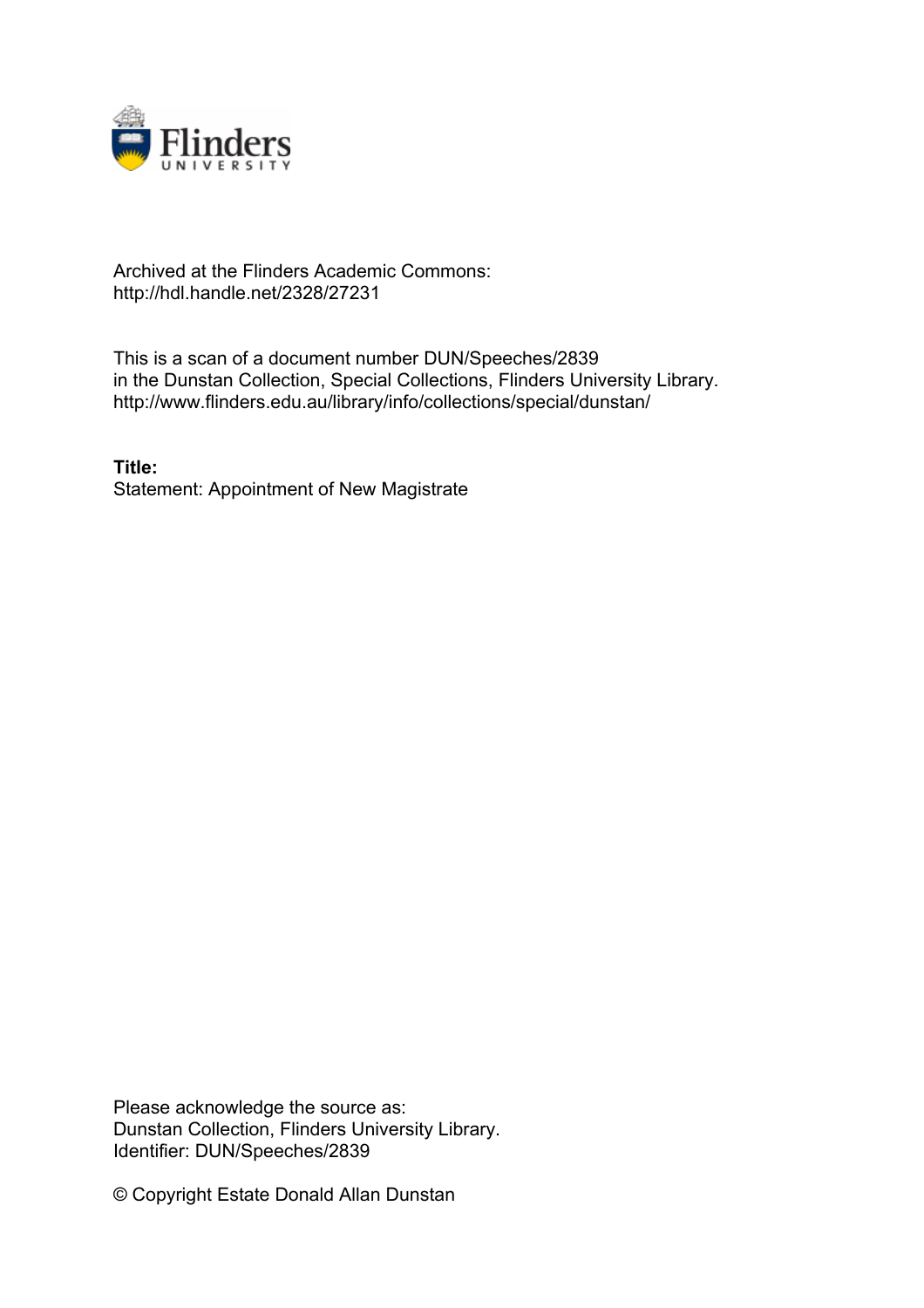**RENT from the Premier** 

Date July 31, 1975

Embargo

State Administration Centre, Victoria Square, Adelaide, South Australia 5001 228 4811

*£859* 

Executive Council today appointed Mr. Charles Graham Eardley a Magistrate in the Local and District Criminal Courts Department.

The Premier and Acting Attorney-General, Mr. Dunstan, said that Mr. Eardley's appointment followed the retirement of Mr. R.D. Elliott, S.M.

Mr. Eardley, who is 34, is a senior solicitor in the Crown Law Department. He graduated from Adelaide University in 1965, and was admitted as a practitioner of the Supreme Court in 1967.

-------------